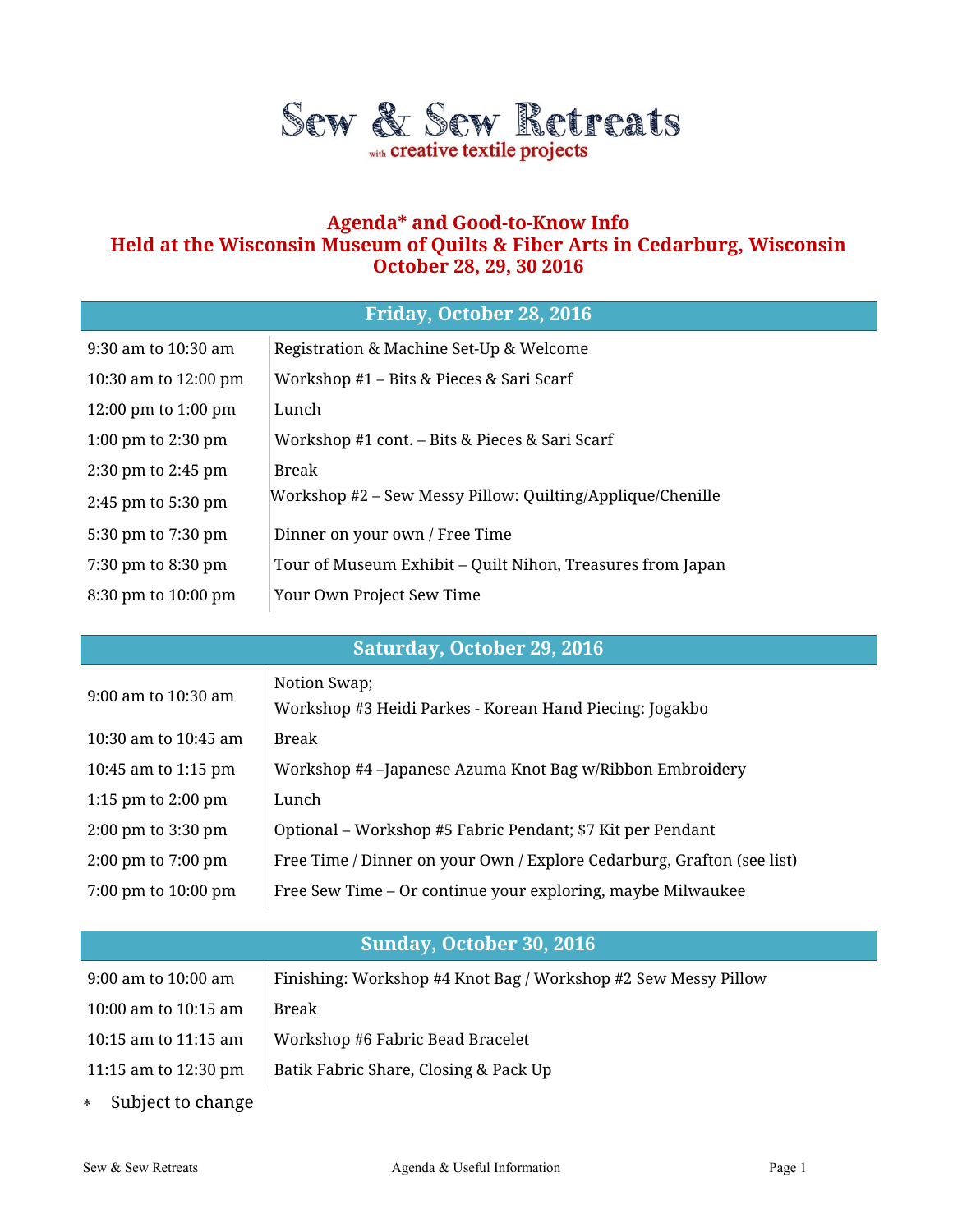#### **Workshops**

#### **Workshop #1 – Bits & Pieces & Sari Scarf (Kit cost included)**

The sari, also known as saree, sadi or shari, is a traditional garment worn across India. The **sari ribbon** is then created by Indian women hemming discarded offcut silk and old saris together with a running stitch. Utilizing water-soluble fabric stabilizer, sari ribbon, yarn, pieces of batik fabric and other ribbons, participants will turn a delicate tangle of materials into a unique and beautiful sari scarf!

#### **Workshop #2 – Sew Messy (Kit cost included)**

Raw edge applique meets messy stitching to create really charming pieces. This workshop is all about "it's okay to go outside the lines!" Participants get the green light to create great surface sewing with an applique on a tea towel. Discover how fun and artistic it is to create messy stitches with just a straight or zigzag stitch. There is no right or wrong way of creating messy sewing. Sew Messy can be achieved on any type of sewing machine.

#### **Workshop #3 - Korean Hand Piecing: Jogakbo; Taught by Heidi Parkes. (Kit cost included)**

Using silk thread and fabric, this visible hand piecing features variations of the running stitch and the backstitch. The clean seams on the front and back of these patchworks make backing optional. Participants will walk away with a small square of **'Jogakbo,' having learned a stitch for piecing and for edging**.

### **Workshop #4 – Japanese Azuma Knot Bag (Kit cost included)**

The **Azuma knot bag** is lightweight and distinctively fashionable. It is also very useful as a purse, diaper bag, small grocery tote, lunch bag, beach bag or to carry sewing supplies! Participants will embellish the bag with hand-stitched ribbon daises to finish the look. This convenient accessory expresses attractive and versatile style.

### **Workshop #5 – Fabric Bead Bracelet (Kit cost included)**

Creating **beads from fabric** is addictive and an enjoyable way to use up scraps. Beads can be made in just about any size, using leftover bits of fabric and embellished with goodies like glass or wood beads, colorful metal wire or embroidery floss. Use these wonderful beads to make jewelry or adorn a wall quilt. Participants will take their finished beads and **create a bracelet**!

#### **Optional Workshop – Fabric Pendant Necklace**

Love unique **fabric necklaces made from fabrics scraps** and other random items? Then plan on participating in this optional workshop. Kit is **only \$7** per pendant!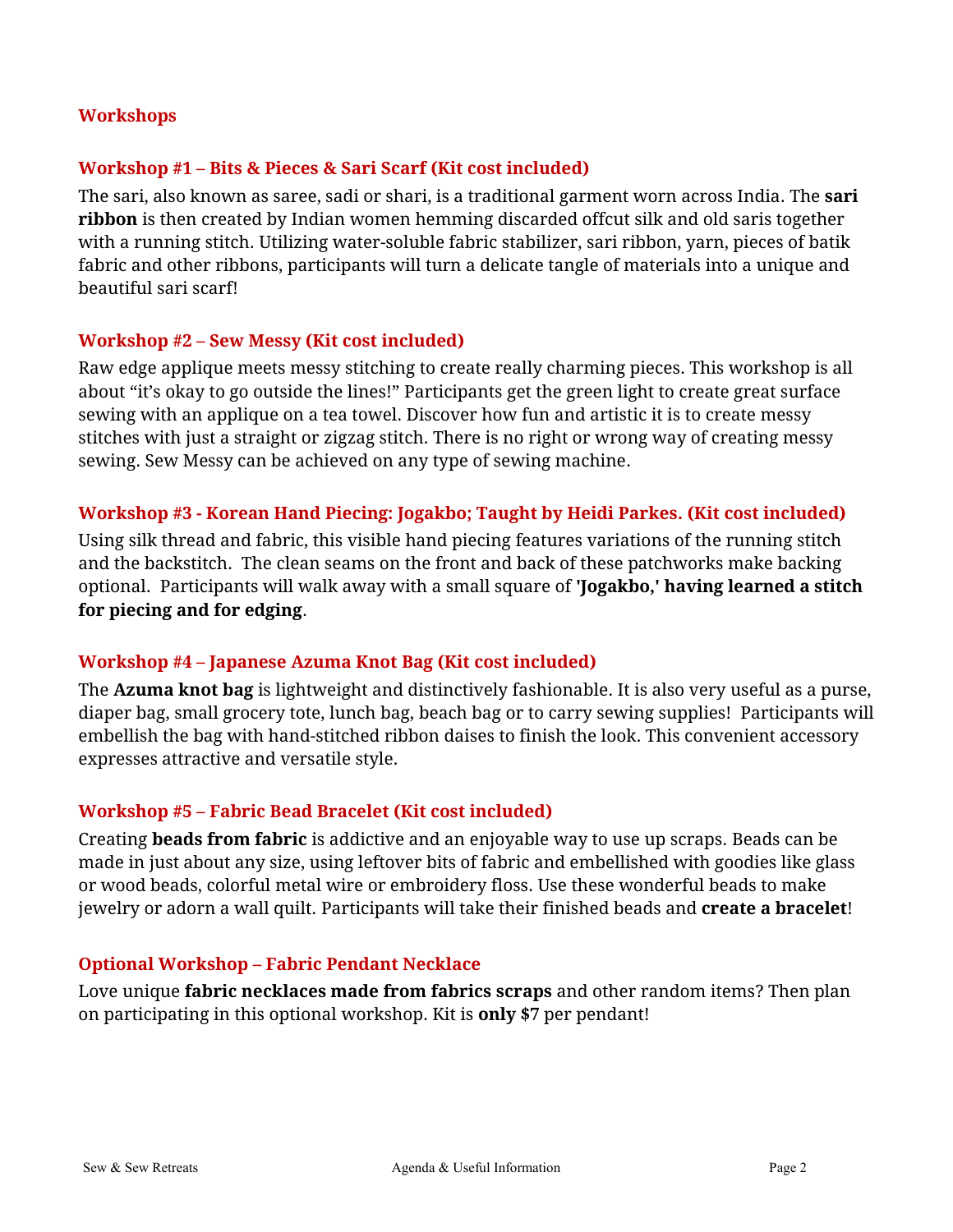## **Quilt Nihon - Treasures from Japan FREE ADMISSION!**

**The Wisconsin Museum of Quilts & Fiber Arts** is one of a select few U.S. museums to display the award-winning Japanese quilts. The **Quilt Nihon** biennial exhibition is the largest international quilting contest in Japan and one of the most prestigious in the world.

### **Batik Fabric Exchange**

Bring **one yard of Batik fabric** that you absolutely LOVE. The reason you need to love it is because you will take home half of your fabric and exchange the other half . Your fabric will be the largest piece in your new batik fabric collection after the exchange. Send Sew and Sew Retreats a photo of what you create with your new stash after the workshop and we'll post it on our blog!

### **Notions Swap**

Bring a new notion valued between \$5 and \$8 and leave with a different notion! Notions can include items that are sewn or attached to a finished article, such as buttons, snaps, ribbon, lace, beads and rick-rack; but the term also includes small tools used in sewing, such as thread, pins, needles, fusing, marking pens, seam rippers, etc.

## **Supply List**

- Sew and Sew Retreats will email a list of supplies you will need after you register.
- You will need to bring a sewing machine.
- Please note that all workshop kits (except the optional workshop) are included in the registration fee.

# **Travel and Lodging**

If you are flying, the closest airport (about 30 minutes from the retreat) is **Milwaukee's General Mitchell International Airport.** From there you will need to secure a rental car.

There is **ample parking available at the retreat**, which is **free**.

All participants will need to arrange their own lodging accommodations and book their own rooms. Below are suggestions to **surrounding area** lodging.

### <http://www.cedarburg.org/lodging>

The Cedarburg Chamber of Commerce has compiled a list of Cedarburg hotels, inns and B&B's. Click the link for the full list.

### [Comfort Inn & Suites hotel in Grafton, WI -](https://www.choicehotels.com/wisconsin/grafton/comfort-inn-hotels/wi260) Book today!

The Comfort Inn & Suites® **hotel** in **Grafton**, **WI** is located off Interstate 43.

[Hampton Inn & Suites Grafton Hotel](http://hamptoninn3.hilton.com/en/hotels/wisconsin/hampton-inn-and-suites-grafton-MKEGFHX/index.html)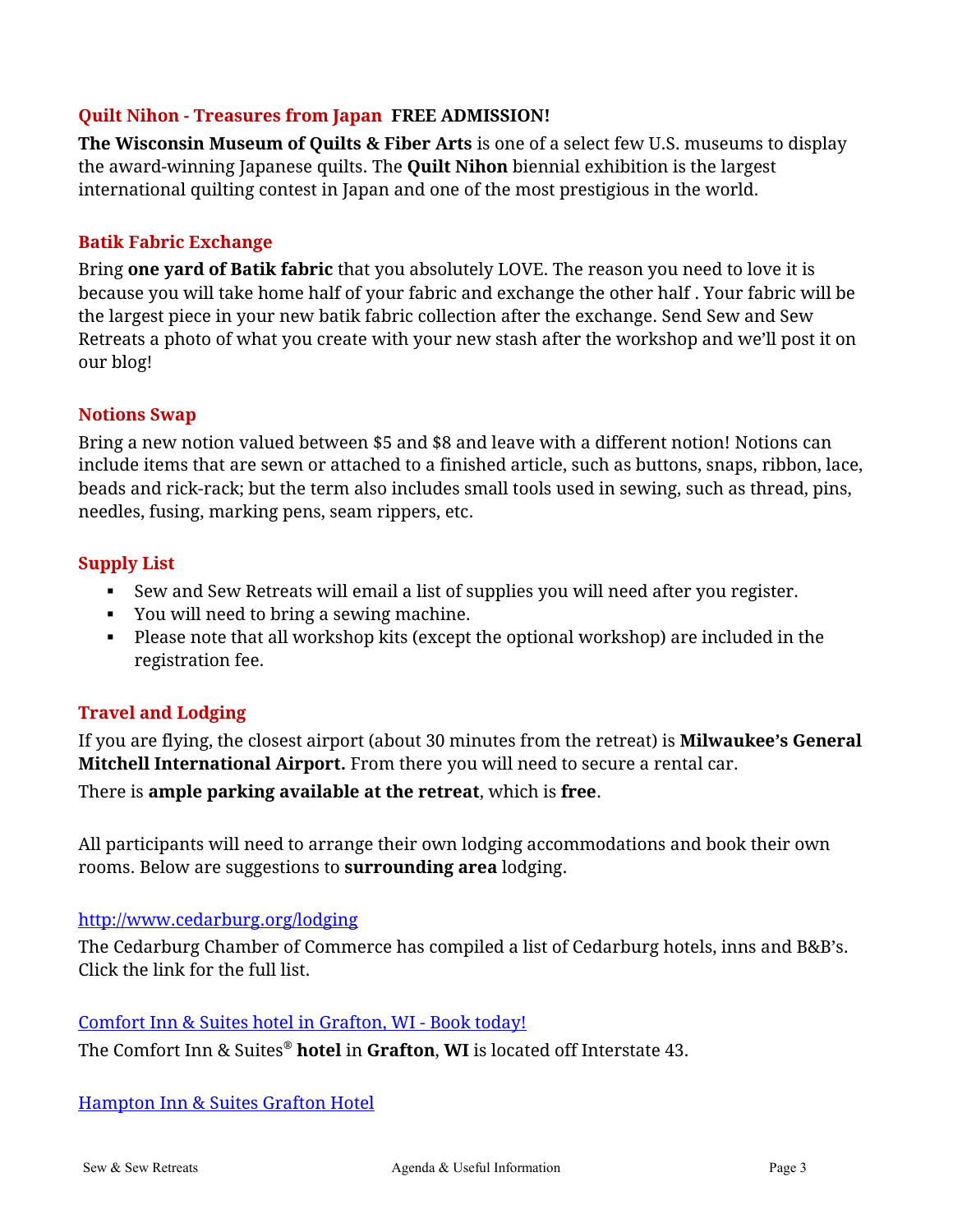The Hampton Inn & Suites Grafton hotel in **Grafton**, **Wisconsin** is located with 5-10 minutes from Cedarburg, just 18 miles from downtown Milwaukee.

**Lodging in Port Washington, WI** – about 10 to 15 minutes from Cedarburg <http://www.visitportwashington.com/tourism/lodging/>

# **All Area Lodging – within 15 minutes from Cedarburg**

[https://www.google.com/#hotel\\_dates=2016-09-04,2016-09-](https://www.google.com/#hotel_dates=2016-09-04,2016-09-05&q=lodging+thiensville+wi&rflfq=1&rlha=1&rlla=0&rllag=43221413,-87964039,3686&tbm=lcl&tbs=ls:-1,lf_hd:-1,lf_maxhp:-1,lf_maxhpitems:75-125-150-175,lf_maxhpcur:USD,lf_msr:-1,lf_hc:-1,lf_ha:0,lf_haitems:703,lf:1,lf_ui:6) [05&q=lodging+thiensville+wi&rflfq=1&rlha=1&rlla=0&rllag=43221413,-](https://www.google.com/#hotel_dates=2016-09-04,2016-09-05&q=lodging+thiensville+wi&rflfq=1&rlha=1&rlla=0&rllag=43221413,-87964039,3686&tbm=lcl&tbs=ls:-1,lf_hd:-1,lf_maxhp:-1,lf_maxhpitems:75-125-150-175,lf_maxhpcur:USD,lf_msr:-1,lf_hc:-1,lf_ha:0,lf_haitems:703,lf:1,lf_ui:6) [87964039,3686&tbm=lcl&tbs=ls:-1,lf\\_hd:-1,lf\\_maxhp:-1,lf\\_maxhpitems:75-125-150-](https://www.google.com/#hotel_dates=2016-09-04,2016-09-05&q=lodging+thiensville+wi&rflfq=1&rlha=1&rlla=0&rllag=43221413,-87964039,3686&tbm=lcl&tbs=ls:-1,lf_hd:-1,lf_maxhp:-1,lf_maxhpitems:75-125-150-175,lf_maxhpcur:USD,lf_msr:-1,lf_hc:-1,lf_ha:0,lf_haitems:703,lf:1,lf_ui:6) [175,lf\\_maxhpcur:USD,lf\\_msr:-1,lf\\_hc:-1,lf\\_ha:0,lf\\_haitems:703,lf:1,lf\\_ui:6](https://www.google.com/#hotel_dates=2016-09-04,2016-09-05&q=lodging+thiensville+wi&rflfq=1&rlha=1&rlla=0&rllag=43221413,-87964039,3686&tbm=lcl&tbs=ls:-1,lf_hd:-1,lf_maxhp:-1,lf_maxhpitems:75-125-150-175,lf_maxhpcur:USD,lf_msr:-1,lf_hc:-1,lf_ha:0,lf_haitems:703,lf:1,lf_ui:6)

# **Shopping**

WOW! There are a lot of **great shopping opportunities**!

- Wisconsin Museum of Quilts & Fiber Arts **Gift Shop**
- **The Cooperage** on the Museum grounds; artist-in-residence Nancee Ariango's punch needle shop
	- o <https://www.etsy.com/shop/thecooperscottage>
- **Ye Olde Schoolhouse Quilt Shop** <http://www.yeoldeschoolhouse.com/>
- Explore some **seventy specialty shops, boutiques and galleries** all located within **Cedarburg's** lovingly preserved downtown historic district. Cedarburg's entire downtown district is on the National Historic Register. Voted #1 for best small town shopping in the 2008 Wonders of Wisconsin online voting contest, spend time exploring Historic Cedarburg, where art is a tradition.
	- o <http://www.cedarburg.org/shopping>
- Grafton **The Arts Mill** <http://www.theartsmill.org/about/>
- **Midwest Fiber Arts – Cedarburg Spur -** A delight of fiber arts exploration, the Cedarburg Fiber Arts Trail is a gathering place of vibrant, diverse, creative and innovative fiber artists who value the tradition of making and are a part of the resurgence of textile arts. <http://midwestfiberartstrails.org/cedarburg-spur/> Map: [http://midwestfiberartstrails.org/wp-content/uploads/2016/01/Trail-Map-flyer-\\_12-16-](http://midwestfiberartstrails.org/wp-content/uploads/2016/01/Trail-Map-flyer-_12-16-2015_rev.pdf) [2015\\_rev.pdf](http://midwestfiberartstrails.org/wp-content/uploads/2016/01/Trail-Map-flyer-_12-16-2015_rev.pdf)